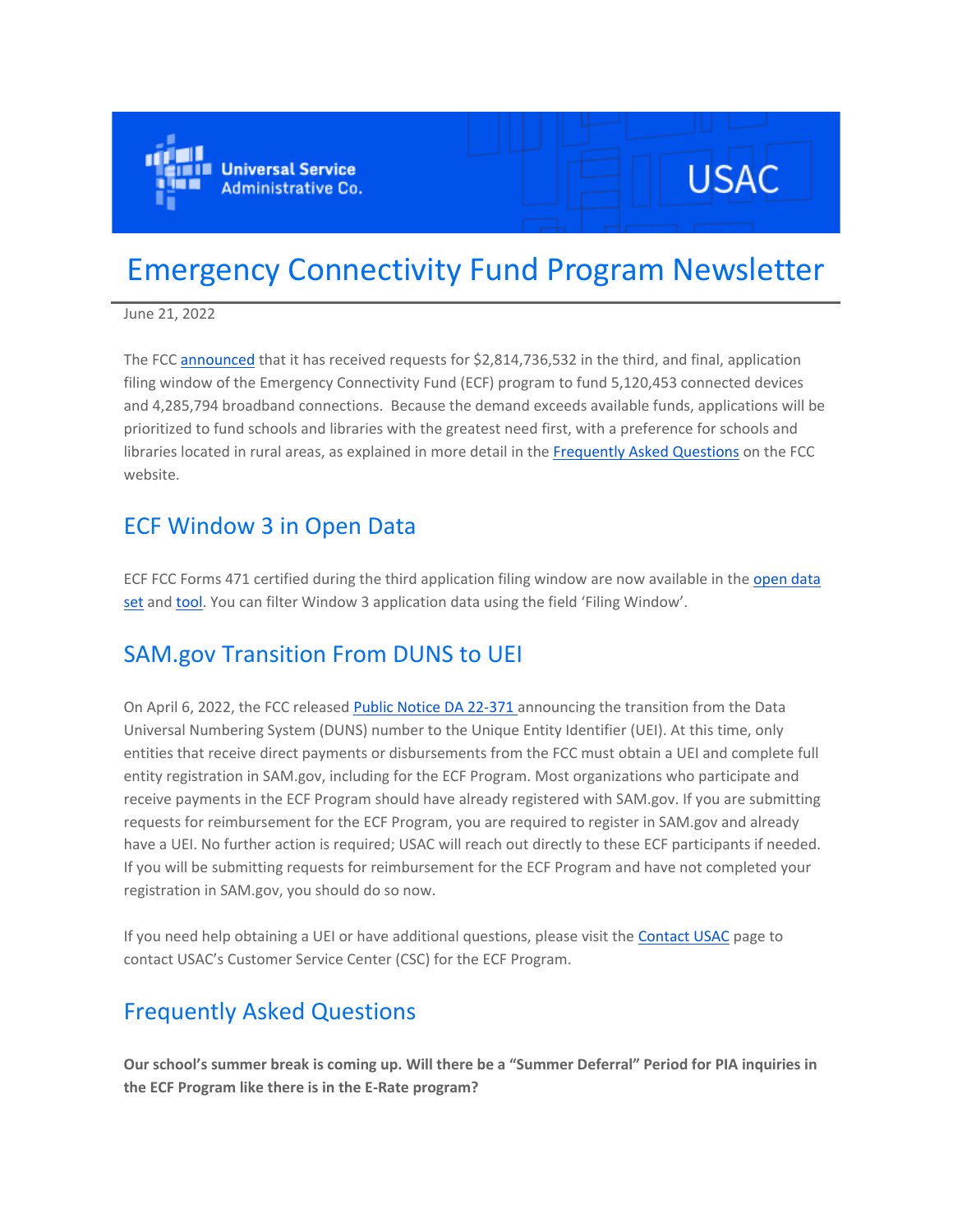No. In the E-Rate program, USAC provides applicants additional time to respond to requests for information about their FCC Form 471 or other program forms during the summer and winter holiday seasons when schools are not in session. USAC will place forms and requests in a deferred status for E-Rate applicants that do not respond during these times. However, given the emergency purpose of the Emergency Connectivity Fund, there are no seasonal deferral periods in the ECF Program. Applicants should continue checking the ECF Portal for requests for information and respond by the deadline provided. Failure to respond to requests for information may lead to the denial of an application. Updates to holiday and summer contact information can be requested in the ECF Portal at any time by using the "Contact Reviewer" button under the Communications or Related Actions tab.

### ECF Requests for Reimbursement Reminders of the Week

**Check out our [Request for Reimbursement ECF FCC Form 472 \(BEAR\) Checklist](https://eur01.safelinks.protection.outlook.com/?url=https%3A%2F%2Fclick.outreach.usac.org%2F%3Fqs%3D7b4a53c45280827295be74c23dd516af02e02b61daac479b1704e4c467cbd9a4cc8e3a44ce4fd7ba557f0a606e49fe82966796c36fc25246&data=05%7C01%7CIngrid.Miranda-Paratore%40ey.com%7Ca9580ee7c85942038cd208da53ac1b61%7C5b973f9977df4bebb27daa0c70b8482c%7C0%7C0%7C637914295927212614%7CUnknown%7CTWFpbGZsb3d8eyJWIjoiMC4wLjAwMDAiLCJQIjoiV2luMzIiLCJBTiI6Ik1haWwiLCJXVCI6Mn0%3D%7C3000%7C%7C%7C&sdata=UaGITzSIJfFBEDA0pZ2N00i0XoM7%2FLyCKD4qfFAv4yg%3D&reserved=0) and [Request for](https://eur01.safelinks.protection.outlook.com/?url=https%3A%2F%2Fclick.outreach.usac.org%2F%3Fqs%3D7b4a53c452808272284828fd97c4fa5596c68387f9c8dada2c8a237077762a1a613a5ee92105cdde8666ecda2c63aa3b73156e93f1ea11f0&data=05%7C01%7CIngrid.Miranda-Paratore%40ey.com%7Ca9580ee7c85942038cd208da53ac1b61%7C5b973f9977df4bebb27daa0c70b8482c%7C0%7C0%7C637914295927212614%7CUnknown%7CTWFpbGZsb3d8eyJWIjoiMC4wLjAwMDAiLCJQIjoiV2luMzIiLCJBTiI6Ik1haWwiLCJXVCI6Mn0%3D%7C3000%7C%7C%7C&sdata=jFrzNl%2FIukZJAKxOmRhXd%2Bqk%2FzniUI2FEWnX%2BAD0No4%3D&reserved=0)  [Reimbursement ECF FCC Form 474 \(SPI\) Checklist](https://eur01.safelinks.protection.outlook.com/?url=https%3A%2F%2Fclick.outreach.usac.org%2F%3Fqs%3D7b4a53c452808272284828fd97c4fa5596c68387f9c8dada2c8a237077762a1a613a5ee92105cdde8666ecda2c63aa3b73156e93f1ea11f0&data=05%7C01%7CIngrid.Miranda-Paratore%40ey.com%7Ca9580ee7c85942038cd208da53ac1b61%7C5b973f9977df4bebb27daa0c70b8482c%7C0%7C0%7C637914295927212614%7CUnknown%7CTWFpbGZsb3d8eyJWIjoiMC4wLjAwMDAiLCJQIjoiV2luMzIiLCJBTiI6Ik1haWwiLCJXVCI6Mn0%3D%7C3000%7C%7C%7C&sdata=jFrzNl%2FIukZJAKxOmRhXd%2Bqk%2FzniUI2FEWnX%2BAD0No4%3D&reserved=0) for step by step guidance on what to do after you receive a Funding Commitment Decision Letter.**

Check SAM.gov Registration – We remind applicants and service providers, who agree to invoice on behalf of the applicant, to ensure your SAM.gov information and registration is updated and active. If you will be submitting ECF requests for reimbursement (i.e., ECF FCC Form 472 or ECF FCC Form 474) and have not completed or updated your SAM.gov registration, please do so now. Visit the [SAM.gov website](https://eur01.safelinks.protection.outlook.com/?url=https%3A%2F%2Fclick.outreach.usac.org%2F%3Fqs%3D7b4a53c4528082721efd50f2fe83ea81e183ab11c684aa380040da139794c8645bde3118b545d8af084e6e1eefae12177ee479e867413226&data=05%7C01%7CIngrid.Miranda-Paratore%40ey.com%7Ca9580ee7c85942038cd208da53ac1b61%7C5b973f9977df4bebb27daa0c70b8482c%7C0%7C0%7C637914295927212614%7CUnknown%7CTWFpbGZsb3d8eyJWIjoiMC4wLjAwMDAiLCJQIjoiV2luMzIiLCJBTiI6Ik1haWwiLCJXVCI6Mn0%3D%7C3000%7C%7C%7C&sdata=sa4Gbv4vdUmph7kmIykQ3O9FHndySb5mHzDCjW7rQZk%3D&reserved=0) to complete or renew your SAM.gov registration. SAM.gov registrations must be renewed on annual basis. If not renewed, the account will be deactivated.

Following these reminders and tips will help streamline the review and processing of your ECF request(s) for reimbursement and can help you receive the funds more quickly. Requests for reimbursement will be reviewed and processed on a rolling basis. For more reminders and tips regarding requests for reimbursement, please visit the [Reminders and Tips](https://eur01.safelinks.protection.outlook.com/?url=https%3A%2F%2Fclick.outreach.usac.org%2F%3Fqs%3D7b4a53c452808272cef3c3d4e91286ce91d1a8e2e7313b6e387bdbc7ea2facf2fed2c00643de6c087679a4f34ca721acd1ec5d066a927652&data=05%7C01%7CIngrid.Miranda-Paratore%40ey.com%7Ca9580ee7c85942038cd208da53ac1b61%7C5b973f9977df4bebb27daa0c70b8482c%7C0%7C0%7C637914295927212614%7CUnknown%7CTWFpbGZsb3d8eyJWIjoiMC4wLjAwMDAiLCJQIjoiV2luMzIiLCJBTiI6Ik1haWwiLCJXVCI6Mn0%3D%7C3000%7C%7C%7C&sdata=TcR6kDEW%2FU6UyUkOSENL0%2FgJ37FTpSx5S0BOzrcYyrQ%3D&reserved=0) page on the ECF Program website.

# For More Information

Please review the [FCC's Emergency Connectivity Fund FAQs](https://eur01.safelinks.protection.outlook.com/?url=https%3A%2F%2Fclick.outreach.usac.org%2F%3Fqs%3D7b4a53c4528082726f7aa4e7d534972a6f45e44e29c86bf67c51e90b1d0165381b0dc49499a200c6784c237f5eacd454ff938cada5465707&data=05%7C01%7CIngrid.Miranda-Paratore%40ey.com%7Ca9580ee7c85942038cd208da53ac1b61%7C5b973f9977df4bebb27daa0c70b8482c%7C0%7C0%7C637914295927212614%7CUnknown%7CTWFpbGZsb3d8eyJWIjoiMC4wLjAwMDAiLCJQIjoiV2luMzIiLCJBTiI6Ik1haWwiLCJXVCI6Mn0%3D%7C3000%7C%7C%7C&sdata=VvXTUs94RRqkZVmmXk1LyZZW2jmBDwxgNAh6tx6AwCY%3D&reserved=0), which the FCC continues to update as new questions are received.

More detail on the ECF Program is available in the FCC [Order](https://eur01.safelinks.protection.outlook.com/?url=https%3A%2F%2Fclick.outreach.usac.org%2F%3Fqs%3D7b4a53c452808272464ccccbbaf3113b01bbd8c98edd58275ca27a1b7453d74927032414befead752a49549704b4d4963c1ac8ae498e45ba&data=05%7C01%7CIngrid.Miranda-Paratore%40ey.com%7Ca9580ee7c85942038cd208da53ac1b61%7C5b973f9977df4bebb27daa0c70b8482c%7C0%7C0%7C637914295927212614%7CUnknown%7CTWFpbGZsb3d8eyJWIjoiMC4wLjAwMDAiLCJQIjoiV2luMzIiLCJBTiI6Ik1haWwiLCJXVCI6Mn0%3D%7C3000%7C%7C%7C&sdata=atTTTe4lFJhb36f%2BQ%2FPQ7M6GVSYfFNLaMWZOt981JKk%3D&reserved=0) that established the Emergency Connectivity Fund Program. To learn more, please visit [EmergencyConnectivityFund.org](https://eur01.safelinks.protection.outlook.com/?url=https%3A%2F%2Fclick.outreach.usac.org%2F%3Fqs%3Df99c2865ad6b12c99cffe24cab3f7dde53f96ed1947cc73767d6960d624d1e425d6c1ba38fe184ff0f3d86834fdb233d02b8db9ab2c34e91&data=05%7C01%7CIngrid.Miranda-Paratore%40ey.com%7Ca9580ee7c85942038cd208da53ac1b61%7C5b973f9977df4bebb27daa0c70b8482c%7C0%7C0%7C637914295927212614%7CUnknown%7CTWFpbGZsb3d8eyJWIjoiMC4wLjAwMDAiLCJQIjoiV2luMzIiLCJBTiI6Ik1haWwiLCJXVCI6Mn0%3D%7C3000%7C%7C%7C&sdata=rEjWvDW2dUs8uafUpfSfcbPm45lLDdovWWcZcLUEkds%3D&reserved=0) and sign up for [Emergency](https://eur01.safelinks.protection.outlook.com/?url=https%3A%2F%2Fclick.outreach.usac.org%2F%3Fqs%3Df99c2865ad6b12c913581d4005f03e39225cc9e499748346674220d7983bc5df7ef5ef176a137e1b3c405085a8fb5e666f5438c1e88aa648&data=05%7C01%7CIngrid.Miranda-Paratore%40ey.com%7Ca9580ee7c85942038cd208da53ac1b61%7C5b973f9977df4bebb27daa0c70b8482c%7C0%7C0%7C637914295927212614%7CUnknown%7CTWFpbGZsb3d8eyJWIjoiMC4wLjAwMDAiLCJQIjoiV2luMzIiLCJBTiI6Ik1haWwiLCJXVCI6Mn0%3D%7C3000%7C%7C%7C&sdata=27AFgvUv1EKcXwolDFohoFkYDqcF35cd4y9tL4dXHn8%3D&reserved=0) [Connectivity Fund Program emails.](https://eur01.safelinks.protection.outlook.com/?url=https%3A%2F%2Fclick.outreach.usac.org%2F%3Fqs%3Df99c2865ad6b12c913581d4005f03e39225cc9e499748346674220d7983bc5df7ef5ef176a137e1b3c405085a8fb5e666f5438c1e88aa648&data=05%7C01%7CIngrid.Miranda-Paratore%40ey.com%7Ca9580ee7c85942038cd208da53ac1b61%7C5b973f9977df4bebb27daa0c70b8482c%7C0%7C0%7C637914295927212614%7CUnknown%7CTWFpbGZsb3d8eyJWIjoiMC4wLjAwMDAiLCJQIjoiV2luMzIiLCJBTiI6Ik1haWwiLCJXVCI6Mn0%3D%7C3000%7C%7C%7C&sdata=27AFgvUv1EKcXwolDFohoFkYDqcF35cd4y9tL4dXHn8%3D&reserved=0)

Applicants and service providers can also contact the ECF Customer Service Center (CSC) with questions at (800) 234-9781 Monday – Friday from 8 a.m. to 8 p.m. ET, or submit a case in the ECF Portal.

We appreciate your interest in the ECF Program and look forward to your ongoing engagement as we